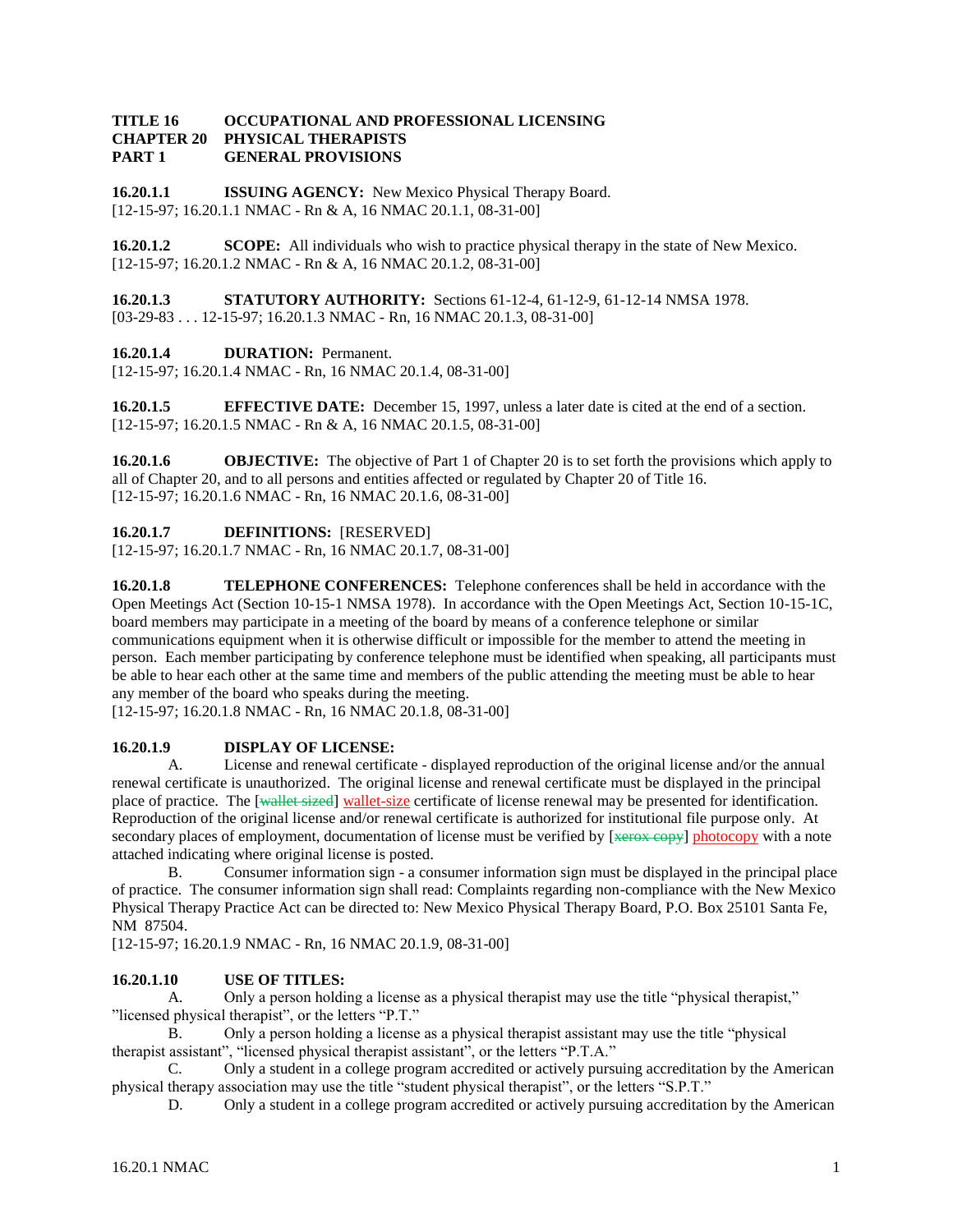physical therapy association may use the title "student physical therapist assistant", or the letters "S.P.T.A." [12-15-97; 16.20.1.10 NMAC - Rn, 16 NMAC 20.1.10, 08-31-00]

# **16.20.1.11 BOARD MEMBER REQUIREMENTS:**

A. Board members are required to attend board meetings as scheduled by the board. Any board member failing to attend three (3) consecutive board meetings shall automatically be recommended for removal from the board.

B. Board members may be excused from attending board meetings for any of the reasons set forth below:

(1) illness;

(2) death in the immediate family;

- (3) military service;
- (4) inclement weather;

(5) any other reason deemed appropriate by the president of the board.

[12-15-97; 16.20.1.11 NMAC - Rn, 16 NMAC 20.1.11, 08-31-00]

# **16.20.1.12 CONFIDENTIAL INFORMATION:**

A. Confidential information and requests for inspection of public records pertaining to any proceeding before the New Mexico physical therapy board shall be governed by the Inspection of Public Records Act (Section 14-2-1 NMSA 1978).

 (1) Copies of public records may be made for any person at a cost to be approved by the board. Under no circumstances will any person be allowed to [take] remove board records from the board premises, by any means, without permission. Permission to examine, inspect or obtain copies of public records must be obtained from the board administrator.

 (2) Complaints against licensees may result in legal action by the board and may involve denial, suspension or revocation of a license and be subject to review and recommendations by legal counsel for the board. Such complaints shall be considered confidential, unless otherwise directed by the board, until final action or disposition is taken on the complaint. A separate legal file shall be maintained for complaints, investigative reports, legal opinions, briefs and other legal papers. The contents of the file shall be considered privileged as documents accumulated in anticipation of legal action except as otherwise provided by law. Provided, however, any proceeding before the board may be made public upon written request of the licensee or applicant involved.

B. Waiver of rules - upon its own motion or by motion of any party showing good cause and such notice as the board or hearing officer may deem proper, the board or any hearing officer may waive the application of any of these General Provisions, except where otherwise precluded by law.

C. Construction and amendment - these rules, and any policies incorporated herein by reference, shall be so constructed by the board or any hearing officer as to secure just and speedy determination of the issues. Amendments to these rules may be made periodically by the board under its general rule-making authority. [12-15-97; 16.20.1.12 NMAC - Rn, 16 NMAC 20.1.12, 08-31-00]

**16.20.1.13 PARENTAL RESPONSIBILITY ACT (PRA):** By the end of each month in which a certified list is received, the board shall report to the New Mexico human services department the names of board applicants and licensees who are on the certified list as being more than thirty days in arrears in payment of amounts required to be paid pursuant to an outstanding judgment and order for child support in New Mexico, and the action the board has taken in connection with such applicants and licensees.

[12-15-97; 16.20.1.13 NMAC - Rn, 16 NMAC 20.1.13, 08-31-00]

**16.20.1.14 CODE OF ETHICS:** The New Mexico physical therapy board adopts the current [American] physical therapy association code of ethics]New Mexico physical therapy and physical therapist assistant code of ethics as per Section 61-12D-13L NMSA 1978.

A. Physical therapists and physical therapist assistants will honor the significance of patients and their families' needs, rights, and dignity. When addressing patients' needs, rights, and dignity, all will be adhered to with confidentiality and compassion.

B. Physical therapists and physical therapist assistants will make appropriate and well informed decisions, regarding patient care, that are within their scope of practice.